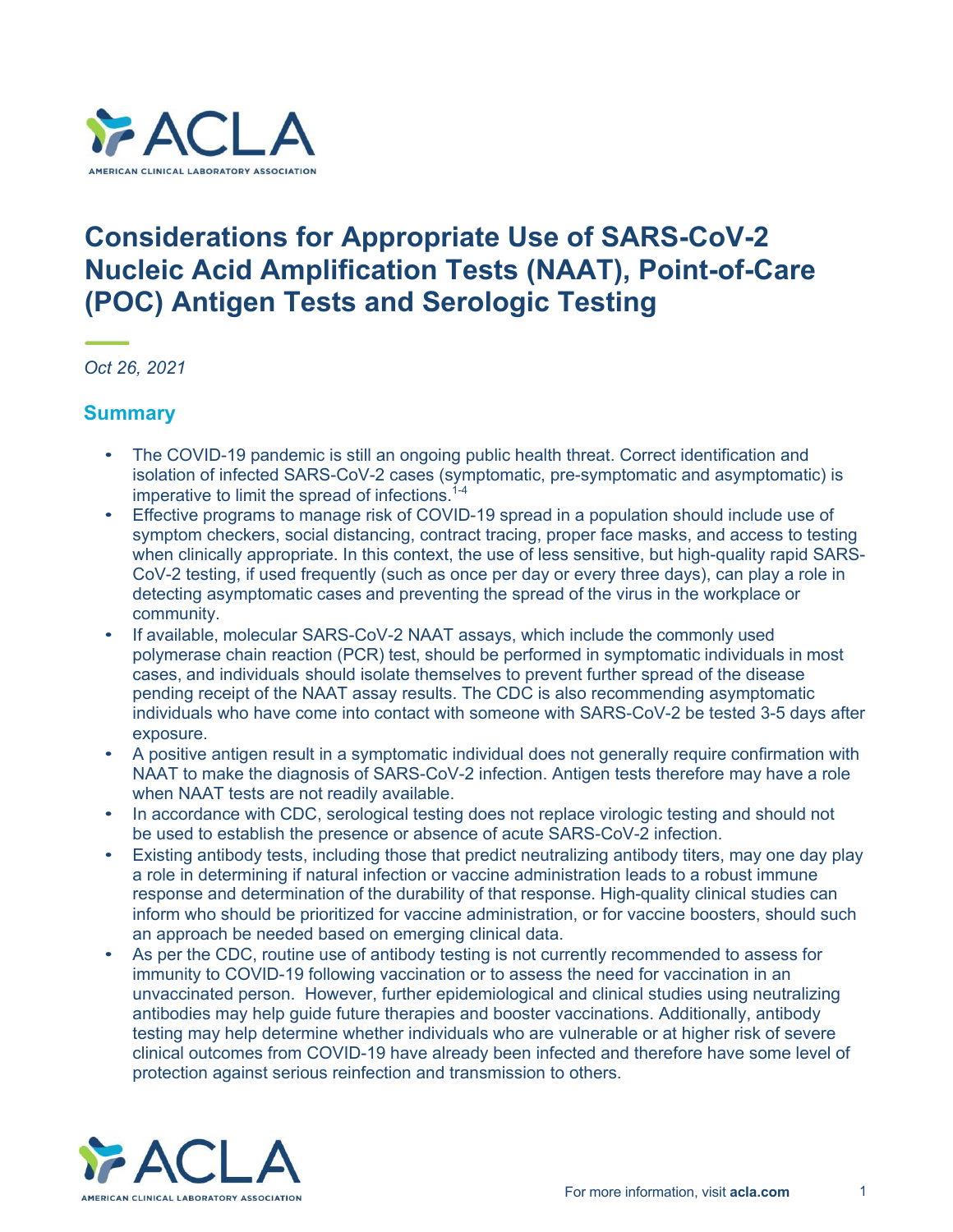# **Background on COVID-19 Pandemic and Selection of an Appropriate Assay**

The COVID-19 pandemic is an ongoing global public health crisis. In the United States, clinical laboratories have contributed tremendously to this pandemic response by deploying many technologies and 24-hour workflow to meet the evolving needs of COVID-19 patients.

SARS-CoV-2 infections can be transmitted from asymptomatic as well as pre-symptomatic and symptomatic individuals.<sup>1-4</sup>

As of July 2021, the Centers for Disease Control and Prevention (CDC) recommends that individuals who have symptoms of SARS-CoV-2, those who have had a known exposure to someone suspected or confirmed with SARS-CoV-2 and those individuals not fully vaccinated with an approved or authorized vaccine should be tested for SARS-CoV-2. Fully vaccinated individuals who have come into close contact with someone with COVID-19 should be tested 3-5 days following the date of their exposure. The CDC recommendations note that "although the risk that fully vaccinated people could become infected with COVID-19 is low, any fully vaccinated person who experiences symptoms consistent with COVID-19 should isolate themselves from others, be clinically evaluated for COVID-19, and tested for SARS-CoV-2 if indicated."

To limit community spread from infected asymptomatic and pre-symptomatic individuals, surveillance or screening testing programs at the appropriate frequency using accurate tests that provide quick results can help contain the spread of the virus. Symptom screening, testing, and contact tracing are strategies to identify people infected with SARS-CoV-2, so that actions can be taken to slow and stop the spread of the virus.

Assays to confirm the presence of the virus include those that detect SARS-CoV-2 nucleic acid and those that detect viral antigens. Molecular SARS-CoV-2 NAAT assays detect genetic material from the virus where many copies of the genetic material are generated in vitro using different types of amplification processes. NAAT assays include: polymerase chain reaction (PCR), transcription mediated amplification (TMA) and Loop-mediated Isothermal Amplification (LAMP). Antigen tests are immunoassays that detect the presence of a specific viral antigen(s). SARS-CoV-2 antigen assays are available as point-of-care (POC) assays as well as high throughput antigen assays that are intended to be performed on automated analyzers in laboratories accredited by the College of American Pathology or other approved accreditation organizations or otherwise certified under the Clinical Laboratory Improvement Amendments of 1988 (CLIA). As amplification of the viral target is not a component of the antigen assays, these assays have lower analytic sensitivity (higher limit of detection) relative to NAAT assays.

Commercial molecular assays have been in place since March 2020 for assistance in diagnosing active SARS-CoV-2 cases. A positive result in a symptomatic individual, using an assay with higher analytic sensitivity (lower limit of viral material detection), such as one of the tests categorized as NAAT, assists in providing a definitive clinical diagnosis. Among individuals infected with SARS-CoV-2, approximately  $33\%$  to 45% are asymptomatic;  $3.4$  therefore, we propose to continue using any of the FDA Emergency Use Authorization NAAT tests as tests of choice in the symptomatic population, especially in those requiring hospitalization. Further, we recommend that the relevant federal agencies (e.g., CDC and FDA) provide more education regarding the appropriateness of using any of the NAAT tests for these needs, as there are many businesses, airlines and even countries that will only accept PCR methodology test results as valid based upon a belief that only PCR test results can be used to diagnose COVID-19. This misconception places an unnecessary burden on labs and resources that can be alleviated through enhanced federal communication.

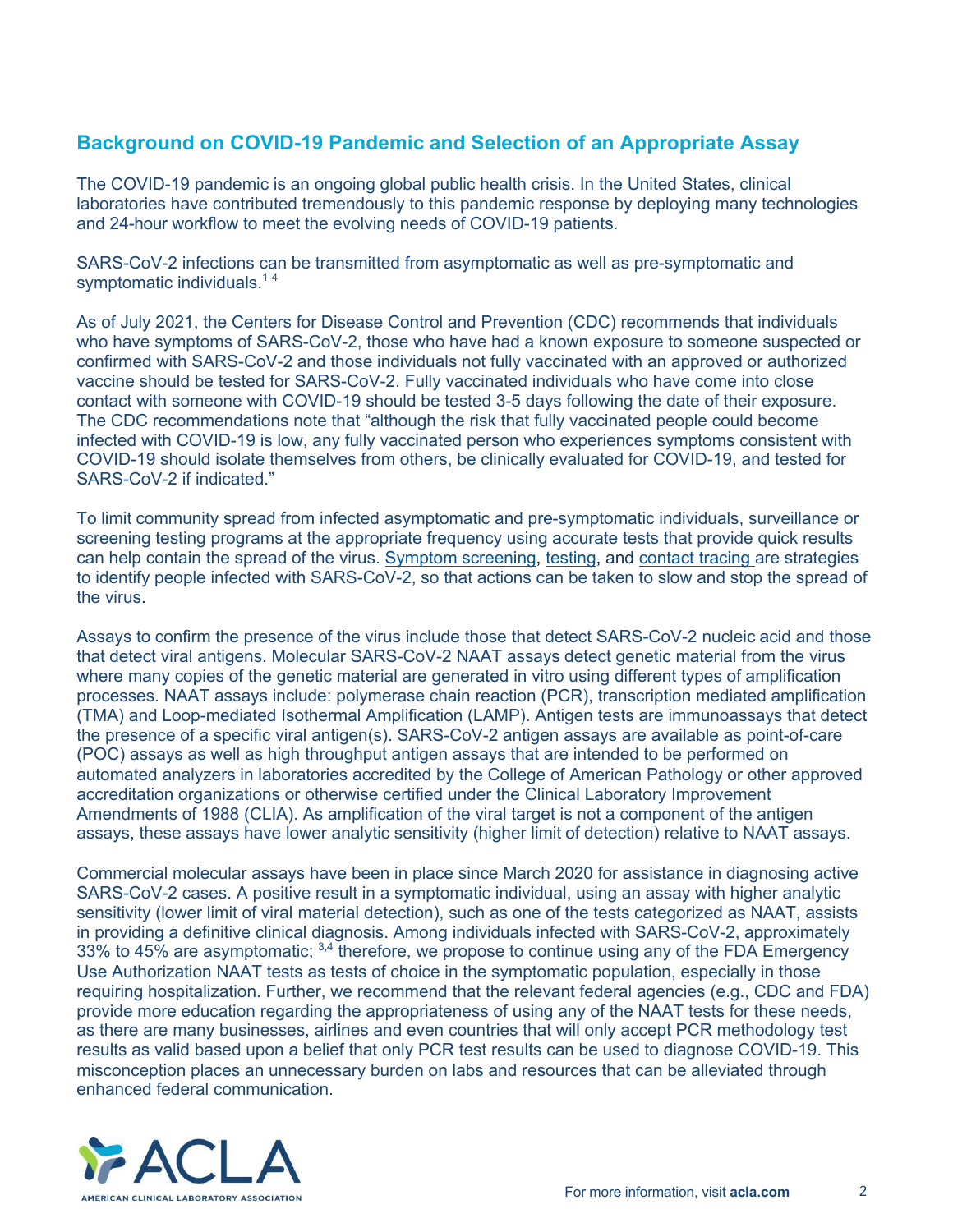Many SARS-CoV-2 antigen tests are now readily available and are clinically useful, if employed on a frequent recurring basis in congregate settings. Some of these applicable congregate settings would include workplaces, and colleges and other schools. New data demonstrate that the more frequently one is evaluated via antigen testing, the overall reliability of the testing increases (26). In certain situations, those asymptomatic individuals who do test positive using the antigen tests should have confirmatory testing using a NAAT methodology based on the CDC algorithm (Fig 1). Symptomatic individuals should isolate such that a diagnosis delay does not lead to further spread of the disease pending receipt of the confirmatory NAAT assay results. (Fig 2)

Antigen negative, asymptomatic individuals are unlikely to be infectious, but a negative antigen test does not exclude someone as being infectious at the time of antigen testing. Patients with a high pre-test probability of infection should have NAAT assay performed if antigen negative; however, for screening of asymptomatic patients, it is probably not necessary.The lower analytical sensitivity of antigen testing may be offset by more regular screening. <sup>[6,7,8]</sup> As POC assays can provide results within 15-30 minutes of testing an individual, use of such tests can help to provide rapid guidance for isolation in an asymptomatic or pre-symptomatic individual who tests positive. Care must be taken to follow the manufacturer instructions for use as false negative results have been reported when a POC antigen test with a high limit of detection is used.

The use of POC SARS-CoV-2 antigen assays as part of a surveillance or screening program can be an important addition to current safety protocols that can help to prevent virus spread and contain outbreaks.<sup>9</sup> POC assays backed up by appropriate NAAT assays can provide timely, actionable results to help supplement current safety measures, such as social distancing, wearing masks, temperature checks, symptom questionnaires, and handwashing, and may serve as a critical enabler of return to daily activities.

## **Frequency of Use and Efficacy for Antigen Tests**

Transmission of SARS-CoV-2 appears to occur 2 to 14 days after exposure when the viral load peaks, and at this time individuals may remain asymptomatic. Asymptomatic transmission increases the need for more frequent testing rather than one-time testing to "rule out" an infection. Two modelling studies have been published related to the use of less sensitive antigen testing to detect SARS-CoV-2 with a recommended increased frequency of antigen testing in screening or surveillance programs.

Larremore, et. al. investigated the effects of surveillance testing strategies using POC antigen tests vs. NAAT/PCR tests at the population level.<sup>10</sup> They observed that testing frequency was the primary driver of population-level epidemic control, with only a small margin of improvement provided by using a more analytically sensitive test. Direct examination of simulations showed that with no surveillance or biweekly testing, infections were uncontrolled, whereas surveillance testing every day or every three days with either testeffectively attenuated surges of infections.

Paltiel, et. al. conducted an analytic modeling study to assess SARS-CoV-2 screening strategies to permit the safe reopening of college campuses in the United States.<sup>11</sup> They concluded that screening every two days using a rapid POC antigen test with low sensitivity, coupled with strict behavioral interventions such as wearing masks, maintaining social distancing and washing hands to keep Reproductive numbers (R) less than 2.5, is estimated to maintain a controllable number of COVID-19 infections and permit the safe return of students to campus. Their findings suggest testing frequency based on the various Reproductive numbers (R) scenarios as below:

Base case: R of 2.5, screening every 2 days

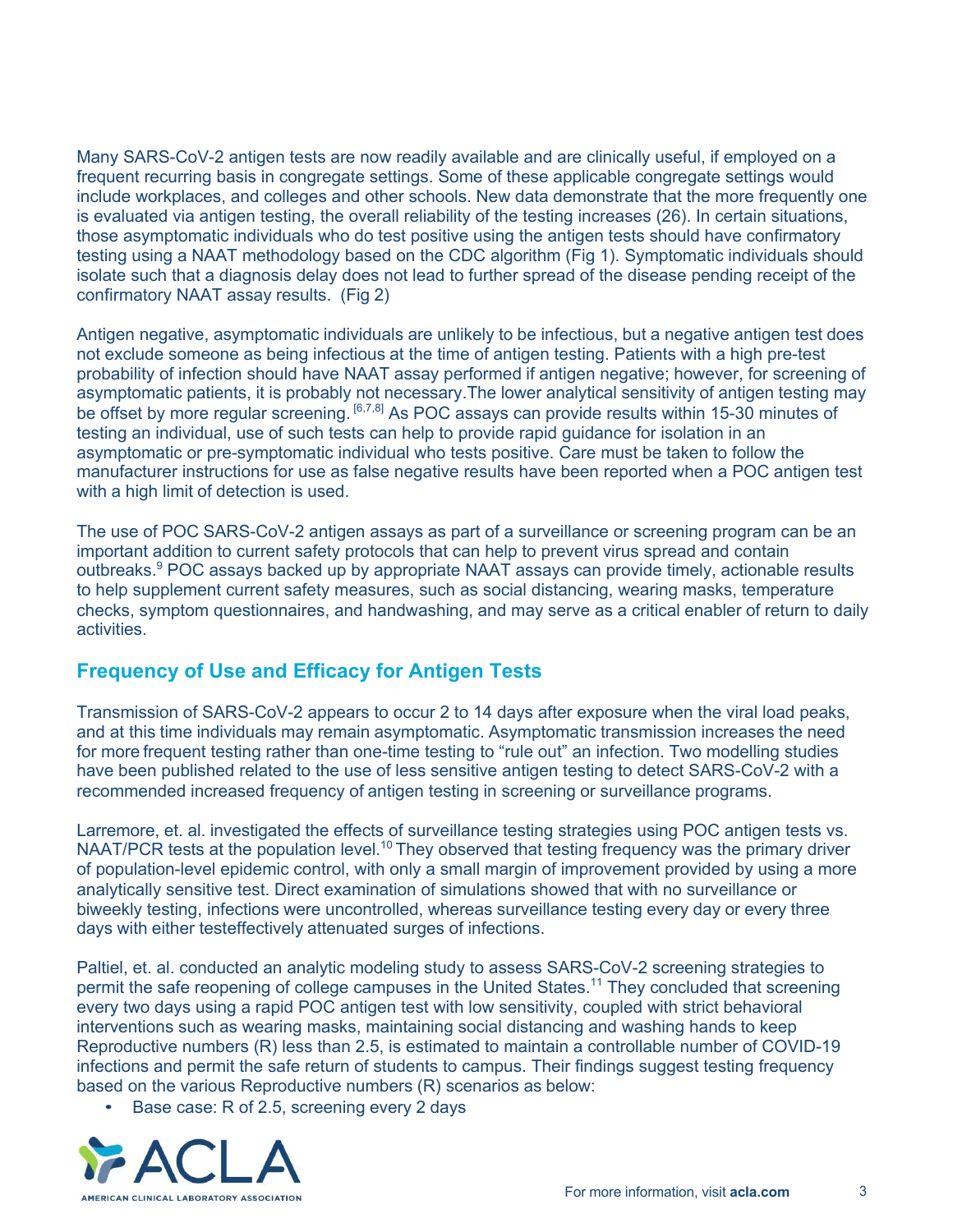- Worst case: R of 3.5, daily screening
- Best case: R of 1.5, weekly screening

Smith et. al. in a longitudinal study of 43 adults newly infected with SARS-CoV-2 used saliva and nasal swabs for quantitative reverse transcription polymerase chain reaction (RT-qPCR), Quidel SARS Sofia antigen fluorescent immunoassay (FIA), and live virus culture. They found that RT-qPCR tests are more effective than antigen tests at identifying infected individuals prior to or early during the infectious period. All tests showed >98% sensitivity for identifying infected individuals if they were repeatedly used at least every 3 days. Daily screening using antigen tests can achieve approximately 90% sensitivity for identifying infected individuals while they are viral culture positive.

Based on the findings of these studies, an effective surveillance or screening program can be considered as a dynamic program, testing more frequently when the R is higher and reducing the testing frequency when the situation is relatively under control. The CDC provides guidance on the frequency of testing based on the community indicators.<sup>27</sup>

Finally, it is sometimes difficult to employ such a program using rapid POC antigen tests, particularly if the group requiring testing is large. For example, POC testing may be disruptive in elementary school settings with children less than 12 years who are not vaccine eligible. Pod-pooled testing for infection in small groups may uncover any current infections. A collection of up to twenty-five nasal swabs, is tested at the group level instead of the individual level. It provides a cost-effective surveillance testing for K-12 schools. Individuals whose swab is part of a positive surveillance pod require follow-up diagnostic testing. The CDC recommends screening for students who are not fully vaccinated at least once per week if the community transmission is moderate to high and teachers and staff who are not fully vaccinated at least once per week irrespective of the community transmission. High-risk extracurricular activities such as activities that involve singing, shouting, band, or exercise, especially when conducted indoors require screening at least once a week if the community transmission is low and twice weekly for moderate to high transmission. Levels of community transmission are defined as total new cases per 100,000 persons in the past 7 days (low, 0-9; moderate 10-49; substantial, 50-99, high, ≥100) and percentage of positive tests in the past 7 days (low, <5%; moderate, 5-7.9%; substantial, 8-9.9%; high,  $≥10\%$ .)<sup>28</sup>

## **Role of Home-Based POC Testing**

The U.S. Food and Drug Administration (FDA) had granted an Emergency Use Authorization (EUA) for home collection devices where after collection the sample is sent to the lab fortesting. There is one molecular prescription at-home test, three antigen prescription at-home tests, seven antigen over-thecounter (OTC) at-home tests and two molecular OTC at-home tests.<sup>12</sup>

### **Potential Role of COVID-19 Serologic Testing in Natural SARS-CoV-2 Infection and Vaccination**

The FDA has not authorized the use of antibody tests to diagnose SARS-CoV-2 infection; however, serologic assays may be used to support<sup>13</sup> clinical assessment of persons who present late in their illnesses (>9–14 days after illness onset) when used in conjunction with viral detection tests, as well as in persons suspected to have a post-infectious syndrome caused by SARS-CoV-2 infection (e.g., Multisystem Inflammatory Syndrome in Children; MIS-C). In addition, surveillance antibody testing using a certain type of SARS-CoV-2 antibody test can reveal a more complete picture of SARS-COV-2's spread and its changes over time. This testing can provide a historical view, identifying individuals who may have been infected by SARS-CoV-2, including those who were asymptomatic. In addition, these tools can determine prevalence of infection in a population, particularly in underserved populations and

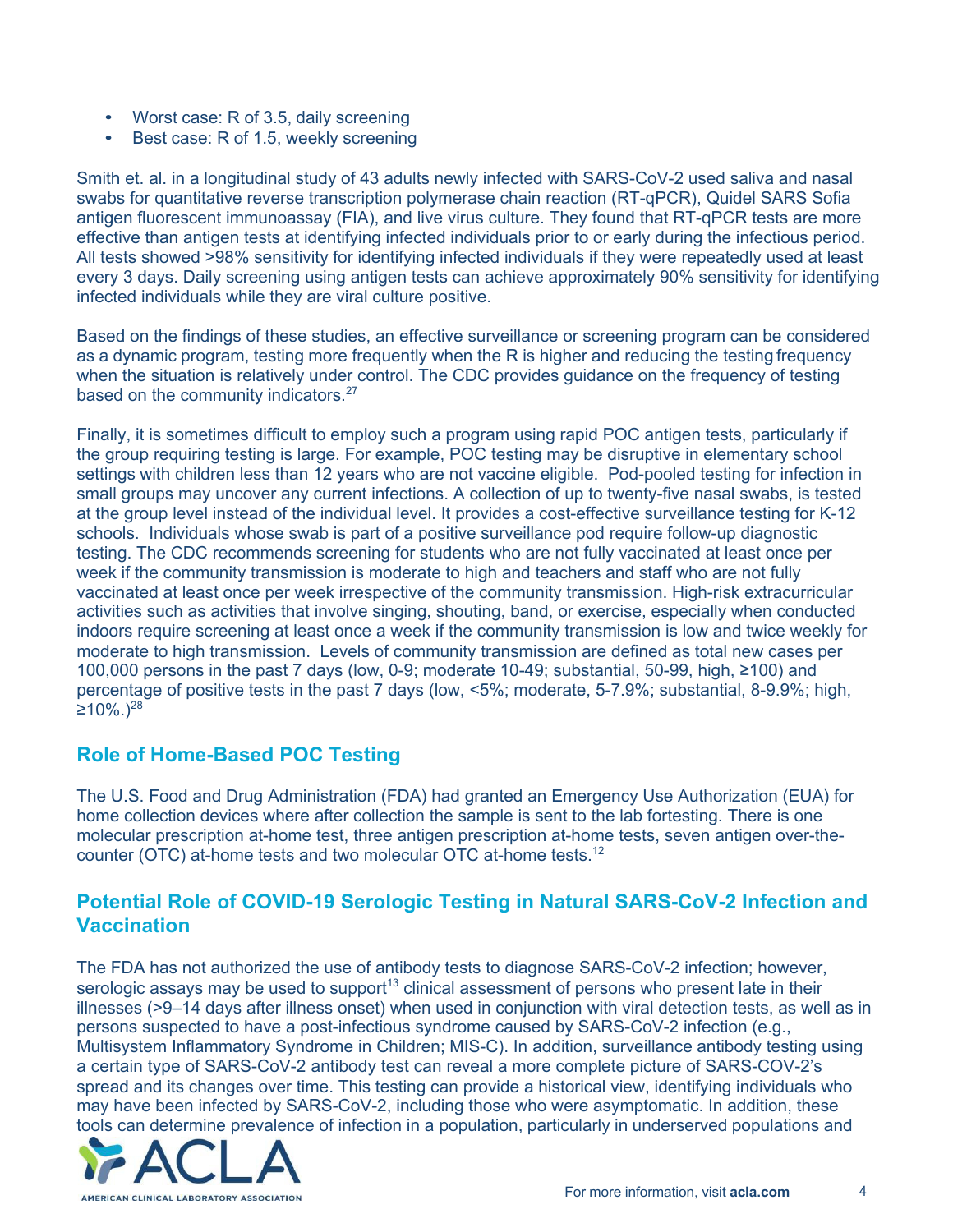#### populations with limited access to testing.

#### *Determining previous infection*

Serologic assays for SARS-CoV-2 infection are also an important tool for surveillance and epidemiologic<sup>14</sup> studies,<sup>1</sup> as in understanding the transmission dynamic of the virus in the general population. Unlike direct viral detection methods, such as nucleic acid amplification or antigen tests that can detect acutely infected persons, antibody tests help determine whether the individual being tested was previously infected—even if that person never showed symptoms. Human studies have demonstrated that an individual may begin to develop a protective/neutralizing antibody response within a week after a NAAT/PCR confirmation of SARS-CoV-2 infection.14 Additionally, there is compelling evidence that using total antibody or combined IgG/IgM assays offers the highest sensitivity of antibody detection.15 Yangchun, in a study on optimizing diagnosis of COVID-19 from suspect cases by likelihood ratio of SARS-CoV-2 IgM and IgG found for suspected cases, after single detection of IgG and IgM antibodies, the clinician's confidence in the diagnosis of suspected patients as COVID-19 confirmed cases is between 86.26% and90.18%. After an IgM/IgG tandem test, the clinician's confidence in the diagnosis of suspected patients as COVID-19 confirmed cases increased to 99.15%.<sup>16</sup>

#### *Assessing immune response, both before and after vaccination*

The immunological basis for vaccination depends upon two central properties of the adaptive immune system: antigen specificity and memory. The antigenic targets used for the vaccines are spike proteins; therefore, they lead to antibodies against the spike protein only. Natural infection with SARS-CoV-2 tends to produce antibodies that can bind not just the spike, but also to other viral proteins such as nucleocapsid. Antibody tests targeting the nucleocapsid proteins will not be useful to measure the vaccine induced antibody response. Assessing the effectiveness of a vaccine is directly related to its ability to induce immunological response. Tests measuring anti-SARS-CoV-2 IgG concentrations and neutralizing antibody titers to the SARS-CoV-2 virus targeted to spike protein and receptor binding domains have been used in the phase 2 and phase 3 clinical trials to correlate with the efficacy of vaccines under development. There may or may not be a role for similar SARS-CoV-2 serological assays to determine the efficacy, durability, and the need for a booster dose.

Measurement of an immune response to a vaccine is usually determined by measuring the appearance and/or concentration of specific antibodies in serum. Semi-quantitative antibody assays (IgG and Total) and/or neutralizing antibody testing targeted to the correct antigenic domains of the SARS-CoV-2 virus can identify successful immune response, although the titer required for immune protection from infection/reinfection is not known at this time. With the availability of WHO International Standard (IS) for anti-SARS-CoV-2 immunoglobulin (NIBSC code: 20/136) accurate calibration of assays to a standard reference unit is now possible, thereby reducing inter-laboratory variation, and creating a common language for reporting data. It has an assigned potency for neutralizing Ab activity IU/ml and an arbitrary unit for binding antibody units (BAU)/ml, that IVD vendors can use to assist the comparison of assays detecting the same class of immunoglobulins with the same specificity (e.g., anti-RBD IgG, anti-N IgM, etc.).29 A positive antibody test result means that a person has antibodies from a previous SARS-CoV-2 infectionor a successful COVID-19 vaccination event(s).

Evaluation of persisting antibodies has been used to correlate with the duration of vaccine-induced immunity in other viral infections. Qualitative detection of IgG antibodies correlates with clinical protection in measles,mumps, rubella, hepatitis B, or varicella. For other viruses, quantitative detection of IgG is used to determine protection (e.g., hepatitis B). To determine a correlate of effectiveness and protection post-vaccination, a quantitative serologic IgG or total antibody assay, or a surrogate neutralization antibody assay, may potentially be used.

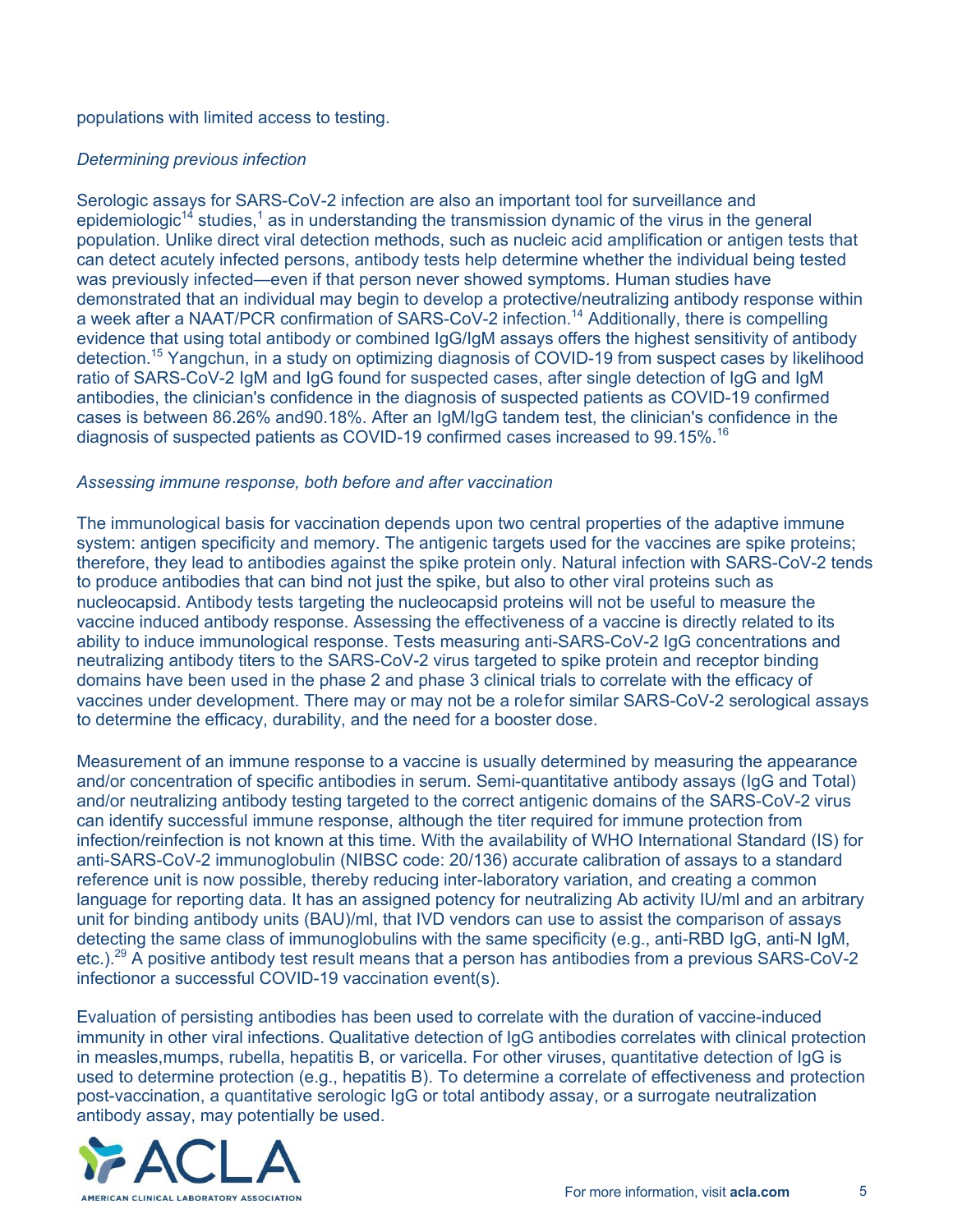Importantly, post-vaccination testing is not routinely recommended at this time because the specific correlation of protective performance of the serological testing has not been established in COVID-19 vaccinees. A weak antibody response to 2-Dose SARS-CoV-2 mRNA Vaccine series in solid organ transplant recipients has been reported.<sup>30,31</sup> The FDA and CDC now recommend that moderately to severely immunocompromised people receive an additional vaccine dose intended to improve response to their initial vaccine series.<sup>32</sup> The use of post- vaccination antibody response as determined by serology testing, may help clinicians evaluate certain patients who may have a prior immune compromised condition, to determine whether their patient responded appropriately to a vaccination.

#### *Duration and correlates of protective immunity to SARS-CoV-2*

Dan et al. reported the duration of protective antibody to SARS-CoV-2 suggesting alevel of protection that may last up to 8 months when looking at all components of the immune system including IgG antibodies, B and T cell responses.18

More studies are needed to make a conclusive decision on the duration of protective immunity in SARS-CoV-2, but early results are encouraging.

Fewer COVID-19 reinfections have been demonstrated in people with positive SARS-CoV-2 antibodies.<sup>19-</sup> 21 A study published in *JAMA Internal Medicine* found among 3.2 million unique patients with an index antibody test, among more than 19,000 individuals after 90 days post antibody testing, only 0.3% of antibody positives had a positive NAAT compared with 3.0% of antibody negatives.<sup>19</sup> In the United Kingdom, among more than 12,000 healthcare workers, after 6 months only 2 asymptomatic PCR positive cases occurred in the antibody positive group vs 233 in the antibody negative group<sup>20</sup> and in a similar study from France, among more than 8,000 healthcare workers after 5 months only 3 symptomatic PCR positive cases occurred in the antibody positive group  $vs > 1,000$  in the antibody negative group.<sup>21</sup>

It is important to note that antibody levels only represent one arm of the immune system and may serve as a surrogate for other immune response mechanisms, including T-cell responses and other aspects of the immune system. Therefore, waning antibody levels over time does not necessarily indicate that an individual lacks immune protection from the virus. If a person who was previously infected is later exposed to the virus again in the future, the robust B cell and T cell memory responses induced by primary infection suggest that reinfection severity, and potentially transmission, may be mitigated over the longer term.36

SARS-CoV-2 seroprevalence in a repeated cross-sectional study including more than 1.4 million blood donation specimens from a catchment area representing 74% of the US population, increased from 3.5% in July 2020 to 20.2% for infection-induced antibodies and 83.3% for combined infection- and vaccineinduced antibodies in May 2021. Seroprevalence differed by age, race and ethnicity, and geographic region of residence, but these differences changed over the course of the study. These data can supplement public health surveillance to identify groups potentially at higher risk of infection to implement public health prevention measures. Additionally, these approaches can inform infectious disease modeling and other research (e.g, estimating infection-mortality ratios, ecologic analyses of associations between population immunity and case incidence).37

### **SARS-CoV-2 Variants**

Viruses constantly change through mutation, and new variants of a virus are expected to occur over time. Multiple variants of SARS-CoV-2 have been documented in the United States and globally during this pandemic. Emergence of new variants is concerning.

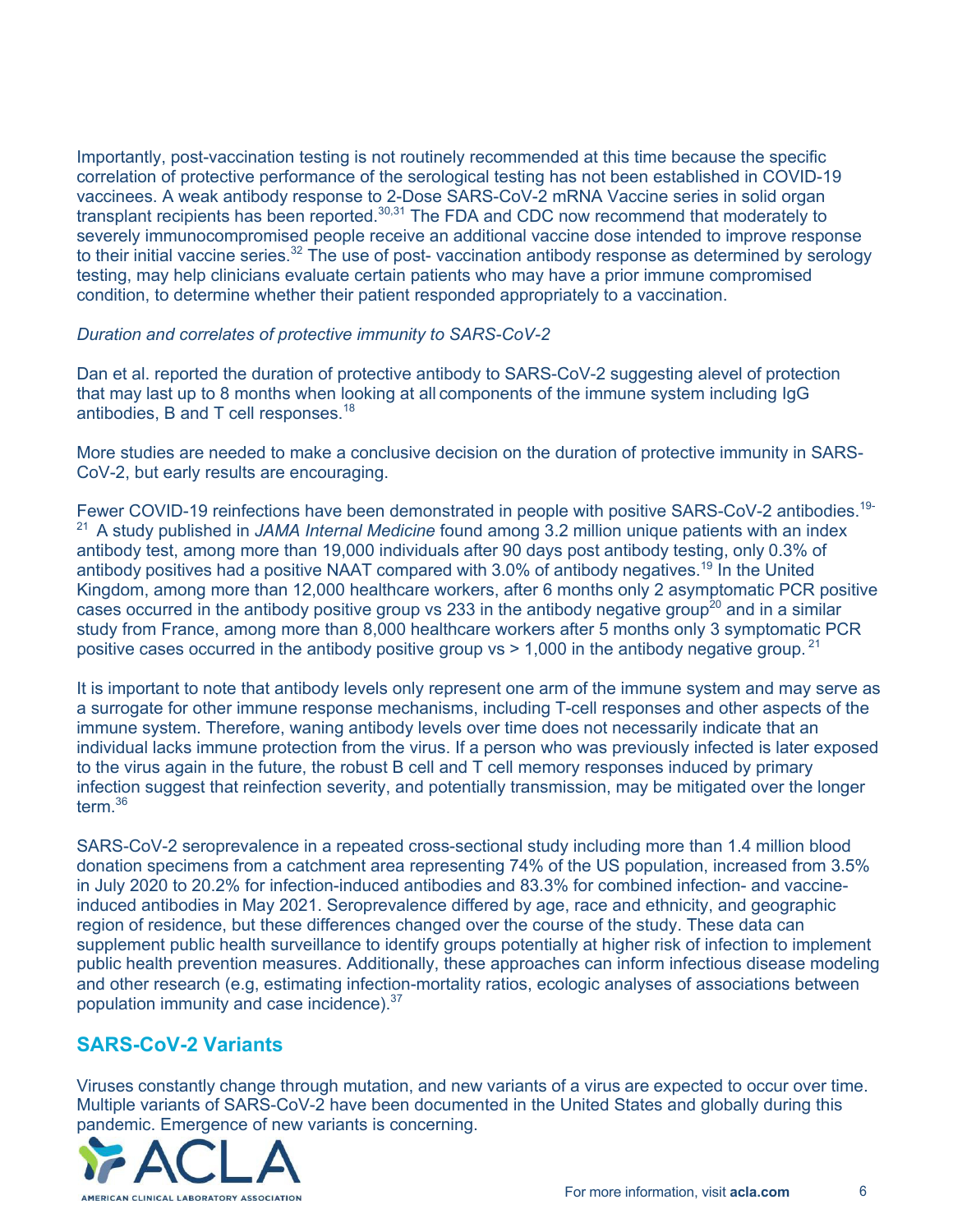Currently four variants of concern are: a) Alpha, known as B.1.1.7 and first identified in the United Kingdom; b) Beta, known as B.1.351 and first identified in South Africa; c) Gamma, also known as P1 and first identified in Japan and Brazil; and d) Delta, known as B.1.617.2 and first identified in India. Certain mutations in the virus spike gene region give the variants the ability to spread more quickly and possibly be less susceptible to neutralizing antibodies.<sup>[22,23,24]</sup> The Delta variant is more contagious than previous strains and is known to cause more than two times as many infections than the original COVID-19 strain.

The viral load due to Delta variant is 1,000 times higher in the infected individuals compared to earlier virus strains and was found to be recovered at a similar amount early in infection among both unvaccinated and fully vaccinated people.<sup>38</sup> Fully vaccinated people with Delta variant breakthrough infections can spread the virus to others, however, vaccinated people appear to spread the virus for a shorter time.<sup>39</sup> COVID-19 vaccines available for use in U.S. are still highly effective against Delta variant for prevention of severe infections and hospitalization.<sup>39</sup> The efficacy of the vaccines is reduced for general infection thus leading to breakthrough infections (20-25% in immunocompetent and 44% in immunocompromised). Therefore, fully vaccinated people should be tested 3-5 days after exposure with someone suspected or confirmed of having COVID-19, and to wear a mask in public indoor settings for 14 days or until they receive a negative test result.

The CDC is performing genomic surveillance with certain commercial, public health and academic laboratories, including ACLA member laboratories, to understand which variants are circulating more quickly and are important to characterize and track in terms of health. To date, in the US, there are no variants of high consequence with clear evidence that prevention measures or medical countermeasures have significantly reduced effectiveness.

FDA provided an update clarifying why new variants of the SARS-CoV-2 virus generally have low impact on molecular testing accuracy.25 It is because most molecular tests rely on the detection of multiple regions of the genome and thus may be less impacted by genetic variation in the SARS-CoV-2 genome. Antigen and serological assays for SARS-CoV-2 are developed using the protein components of the virus, and therefore are also not at risk for reduced testing accuracy.

## **Conclusion**

The COVID-19 pandemic is an ongoing public health threat that will continue for an extended time. A unique feature of SARS-CoV-2 is its ability to be transmitted while the host remains asymptomatic. Asymptomatic and pre-symptomatic transmission has been a critical factor in spread of the virus. The recent appearance of the Delta variant has added to risk of transmission in fully vaccinated people.

Surveillance programs that engage frequent testing using methods to detect the SARS-Cov-2 virus material identify active cases and isolate them for proper quarantine can help reduce transmission. Testing for viral presence with molecular amplification assays that detect SARS-CoV-2 nucleic acid performed in clinical laboratories (e.g., PCR, TMA, LAMP) should be prioritized for diagnosis of COVID-19 in symptomatic individuals.

Except to the extent authorized for over-the-counter home use, interpretation of test results requires oversight by a healthcare professional. Subsequent clinical action is best implemented with the advice of a healthcare professional engaged in a holistic testing program designed in partnership with a diagnostic laboratory.

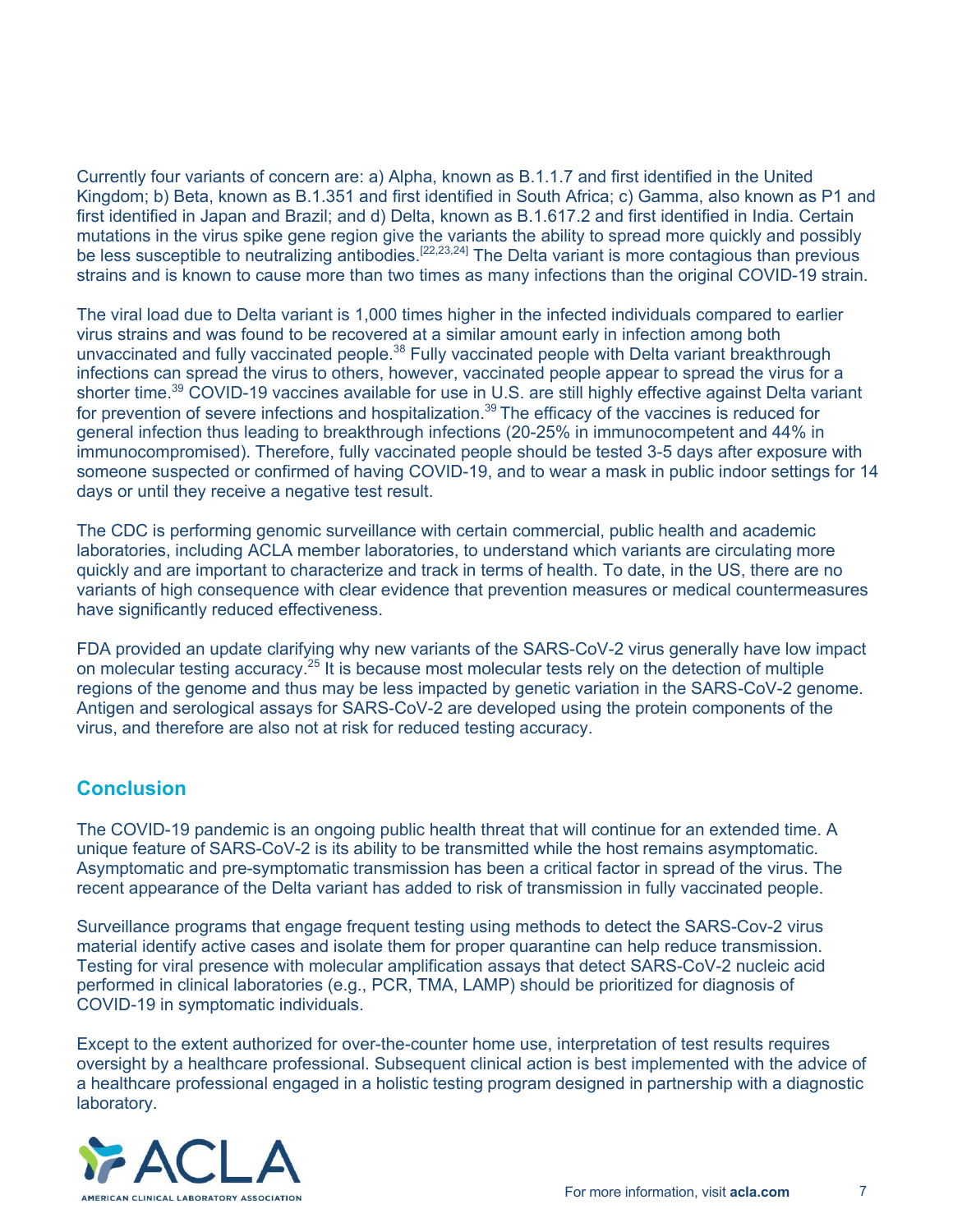To control viral transmission and quickly and accurately diagnose symptomatic hospitalized individuals, testing strategies may change over time as new tests and methods are developed or refined. Keeping abreast of such developments so that the right test is available to the right subject at the right time is imperative in our fight to control COVID-19.

### **References**

- 1. Arons, Melissa., Kelly M Hatfield, Sujan C Reddy, Anne Kimball, Allison James, Jesica R Jacobs, Joanne Taylor, Kevin Spicer, Ana C Bardossy, Lisa P Oakley, et al. "Presymptomatic SARS-CoV-2 Infections and Transmission in a Skilled Nursing Facility: NEJM." New England Journal of Medicine. May 28, 2020. Accessed April 02, 2021. https://www.nejm.org/doi/full/10.1056/NEJMoa2008457.
- 2. Sutton, Desmond, Karin Fuchs, Mary D'Alton, and Dena Goffman. "Universal Screening for SARS-CoV-2 in Women Admitted for Delivery." *New England Journal of Medicine* 382, no. 22 (2020): 2163-164. doi:10.1056/nejmc2009316.
- 3. Oran, Daniel P., and Eric J. Topol. "The Proportion of SARS-CoV-2 Infections That Are Asymptomatic: A Systematic Review." *Annals of Internal Medicine*. [Epub ahead of print 22 January 2021]. doi:10.7326/M20- 6976
- 4. Frellick, Marcia. "Fauci: 'About 40%-45% of Infections Are Asymptomatic'." *Medscape*, Medscape, 18 Sept. 2020, www.medscape.com/viewarticle/937297.
- 5. "Interim Guidance for Antigen Testing for SARS-CoV-2." Centers for Disease Control and Prevention. Accessed April 02, 2021. https://www.cdc.gov/coronavirus/2019-ncov/lab/resources/antigen-testsguidelines.html.
- 6. Alexandersen, Soren, Anthony Chamings, and Tarka Raj Bhatta. "SARS-CoV-2 Genomic and Subgenomic RNAs in Diagnostic Samples Are Not an Indicator of Active Replication." 2020. doi:10.1101/2020.06.01.20119750.
- 7. Mina, Michael J., Roy Parker, and Daniel B. Larremore. "Rethinking Covid-19 Test Sensitivity A Strategy for Containment." *New England Journal of Medicine* 383, no. 22 (2020). doi:10.1056/nejmp2025631.
- 8. "In Vitro Diagnostics EUAs." Emergency Use Authorizations for Medical Devices. U.S. Food and Drug Administration. Center for Devices and Radiological Health. Accessed April 2, 2021. https://www.fda.gov/medical-devices/coronavirus-disease-2019-covid-19-emergency-use-authorizationsmedical-devices/in-vitro-diagnostics-euas#individual-antigen.
- 9. <sup>"In Vitro Diagnostics EUAs." Emergency Use Authorizations for Medical Devices. U.S. Food and Drug</sup> Administration. Center for Devices and Radiological Health. Accessed April 2, 2021. https://www.fda.gov/medical-devices/coronavirus-disease-2019-covid-19-emergency-use-authorizationsmedical-devices/in-vitro-diagnostics-euas#individual-antigen.
- 10. Larremore, Daniel B., Bryan Wilder, Evan Lester, Soraya Shehata, James M. Burke, James A. Hay, Milind Tambe, Michael J. Mina, and Roy Parker. "Test Sensitivity Is Secondary to Frequency and Turnaround Time for COVID-19 Surveillance." 2020. doi:10.1101/2020.06.22.20136309.
- 11. Paltiel, A. David, Amy Zheng, and Rochelle P. Walensky. "Assessment of SARS-CoV-2 Screening Strategies to Permit the Safe Reopening of College Campuses in the United States." *JAMA Network Open* 3, no. 7 (2020). doi:10.1001/jamanetworkopen.2020.16818.
- 12. "COVID-19 Update." Press Announcements. U.S. Food and Drug Administration. Accessed Sept 6, 2021. https://www.fda.gov/news-events/press-announcements/coronavirus-covid-19-update-august-31-2021.
- 13. "Interim Guidelines for COVID-19 Antibody Testing." Resources for Labs. Centers for Disease Control and Prevention. Accessed April 2, 2020. https://www.cdc.gov/coronavirus/2019-ncov/lab/resources/antibodytests-guidelines.html#anchor\_1590264293982.
- 14. Wu, Fan, Aojie Wang, Mei Liu, Qimin Wang, Jun Chen, Shuai Xia, Yun Ling, Yuling Zhang, Jingna Xun, LuLu, Shibo Jiang, Hongzhou Lu, Yumei Wen, and Jinghe Huang. "Neutralizing Antibody Responses to SARS-CoV-2 in a COVID-19 Recovered Patient Cohort and Their Implications." 2020. doi:10.1101/2020.03.30.20047365.
- 15. Espejo, Andrea P., Yamac Akgun, Abdulaziz F Al Mana, Youley Tjendra, Nicolas C. Millan, Carmen Gomez-Fernandez, and Carolyn Cray. "Review of Current Advances in Serologic Testing for COVID-

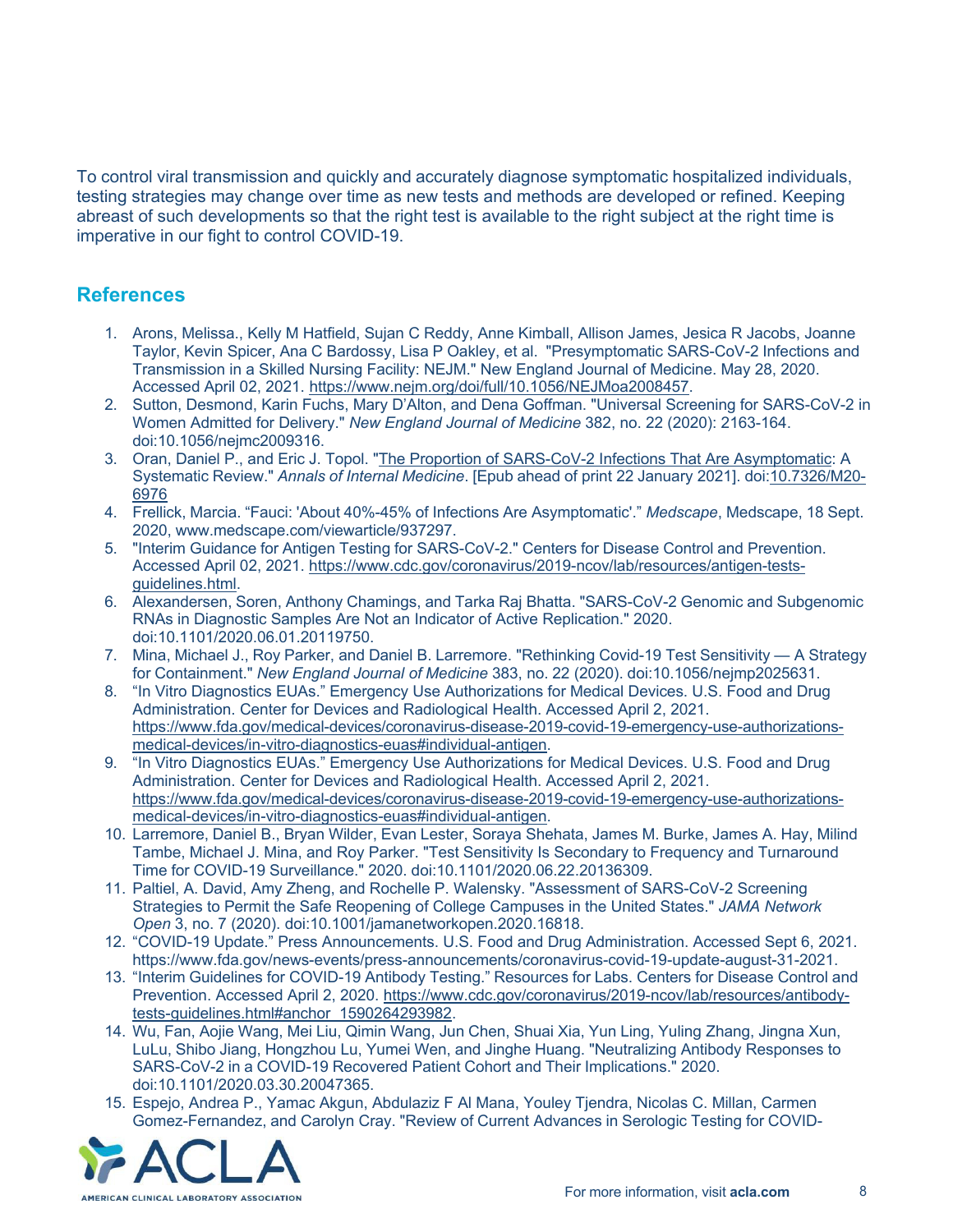19." *American Journal of Clinical Pathology* 154, no. 3 (2020): 293-304. doi:10.1093/ajcp/aqaa112.

- 16. Yangchun, Feng. "Optimize Clinical Laboratory Diagnosis of COVID-19 from Suspect Cases by Likelihood Ratio of SARS-CoV-2 IgM and IgG Antibody." 2020. doi:10.1101/2020.04.07.20053660.
- 17. J. M. Dan et al., Immunological memory to SARS-CoV-2 assessed for up to 8 months after infection Science 10.1126/science.abf4063 (2021)
- 18. Harvey, Raymond A., Jeremy A. Rassen, Carly A. Kabelac, et. al. "Association of SARS-CoV-2 Seropositive Antibody Test With Risk of Future Infection." *JAMA Internal Medicine*, 2021. doi:10.1001/jamainternmed.2021.0366.
- 19. Lumley, Sheila F., et al. "Antibody Status and Incidence of SARS-CoV-2 Infection in Health Care Workers: NEJM." New England Journal of Medicine. March 23, 2021. Accessed April 02, 2021. https://www.nejm.org/doi/full/10.1056/NEJMoa2034545.
- 20. Dimeglio, Chloé, Fabrice Herin, Marcel Miedougé, Guillaume Martin-Blondel, Jean-Marc Soulat, and Jacques Izopet. "Protection of Healthcare Workers Against Severe Acute Respiratory Syndrome Coronavirus 2 (SARS-CoV-2) Reinfection." *Clinical Infectious Diseases*, 2021. doi:10.1093/cid/ciab069.
- 21. Zhou, Bin, Tran Thi Nhu Thao, Donata Hoffmann, et. al. "SARS-CoV-2 Spike D614G Variant Confers Enhanced Replication and Transmissibility." *bioRxiv* 2020. doi:10.1101/2020.10.27.357558.
- 22. Volz, Erik, Verity Hill, John T. Mccrone, et. al. "Evaluating the Effects of SARS-CoV-2 Spike Mutation D614G on Transmissibility and Pathogenicity." *Cell 2021*, no. 182 (2020): 812-17. doi:10.1101/2020.07.31.20166082.
- 23. Korber B, Fischer WM, Gnanakaran S, et al. Tracking Changes in SARS-CoV-2 Spike: Evidence that D614G Increases Infectivity of the COVID-19 Virus. Cell 2021; 182(812-7). doi: https://doi.org/10.1016/j.cell.2020.06.043external icon.
- 24. "FDA Continues Important Work to Support Medical Product Development to Address New Virus Variants." FDA News. Center for Devices and Radiological Health. U.S. Food and Drug Administration. April 1, 2021. www.fda.gov/news-events/press-announcements/coronavirus-covid-19-update-fda-continues-importantwork-support-medical-product-development-address.
- 25. Smith RL, Laura L. Gibson LL, Martinez PP et al. Longitudinal assessment of diagnostic test performance over the course of acute sars-cov-2 infection. The Journal of Infectious Diseases. 2021; XX:1–7.
- 26. https://www.cdc.gov/coronavirus/2019-ncov/community/organizations/testing-non-healthcareworkplaces.html#anchor\_1615912632219. Accessed on 9/5/2021.
- 27. https://www.cdc.gov/coronavirus/2019-ncov/community/schools-childcare/k-12-guidance.html. Accessed on 9/5/2021.
- 28. https://www.who.int/publications/m/item/WHO-BS-2020.2403. Accessed 9/4/2021.
- 29. Boyarsky BJ, Werbel WA, Avery RK, et al. Antibody response to 2-dose SARS-CoV-2 mRNA vaccine series in solid organ transplant recipients. JAMA 2021;325:2204-6. 2.
- 30. Marion O, Del Bello A, Abravanel F, et al. Safety and immunogenicity of anti-SARS-CoV-2 messenger RNA vaccines in recipients of solid organ transplants. Ann Intern Med.org 2021 May 25.
- 31. https://www.cdc.gov/coronavirus/2019-ncov/vaccines/recommendations/immuno.html. Accessed on 9/6/2021
- 32. Harvey RA, Rassen JA, Kabelac CA, et al JAMA Intern Med. Published online February 24, 2021. doi:10.1001/jamainternmed.2021.0366
- 33. Lumley SF, O'Donnell, Stoesser NE et al. Antibody status and incidence of SARS-CoV-2 infection in health care workers. doi: 10.1056/NEJMoa2034545
- 34. Dimeglio C, Herin F, Miedougé M, et al, Protection of healthcare workers against SARS-CoV-2 reinfection.Clinical Infectious Diseases, ciab069, Jan 21, 2021. doi: 10.1093/cid/ciab069
- 35. Turner, J.S., Kim, W., Kalaidina, E. et al. SARS-CoV-2 infection induces long-lived bone marrow plasma cells in humans. Nature 595, 421–425 (2021).
- 36. Jones JM, Stone M, Sulaeman H. et al. Estimated US Infection- and Vaccine-Induced SARS-CoV-2 Seroprevalence Based on Blood Donations, July 2020-May 2021.JAMA. Published online September 2, 2021.
- 37. Li B, Deng A, Li K.et al. Viral infection and transmission in a large well-traced outbreak caused by the Delta SARS-CoV-2 variant. https://doi.org/10.1101/2021.07.07.21260122.39
- 38. https://www.cdc.gov/coronavirus/2019-ncov/variants/delta-variant.html

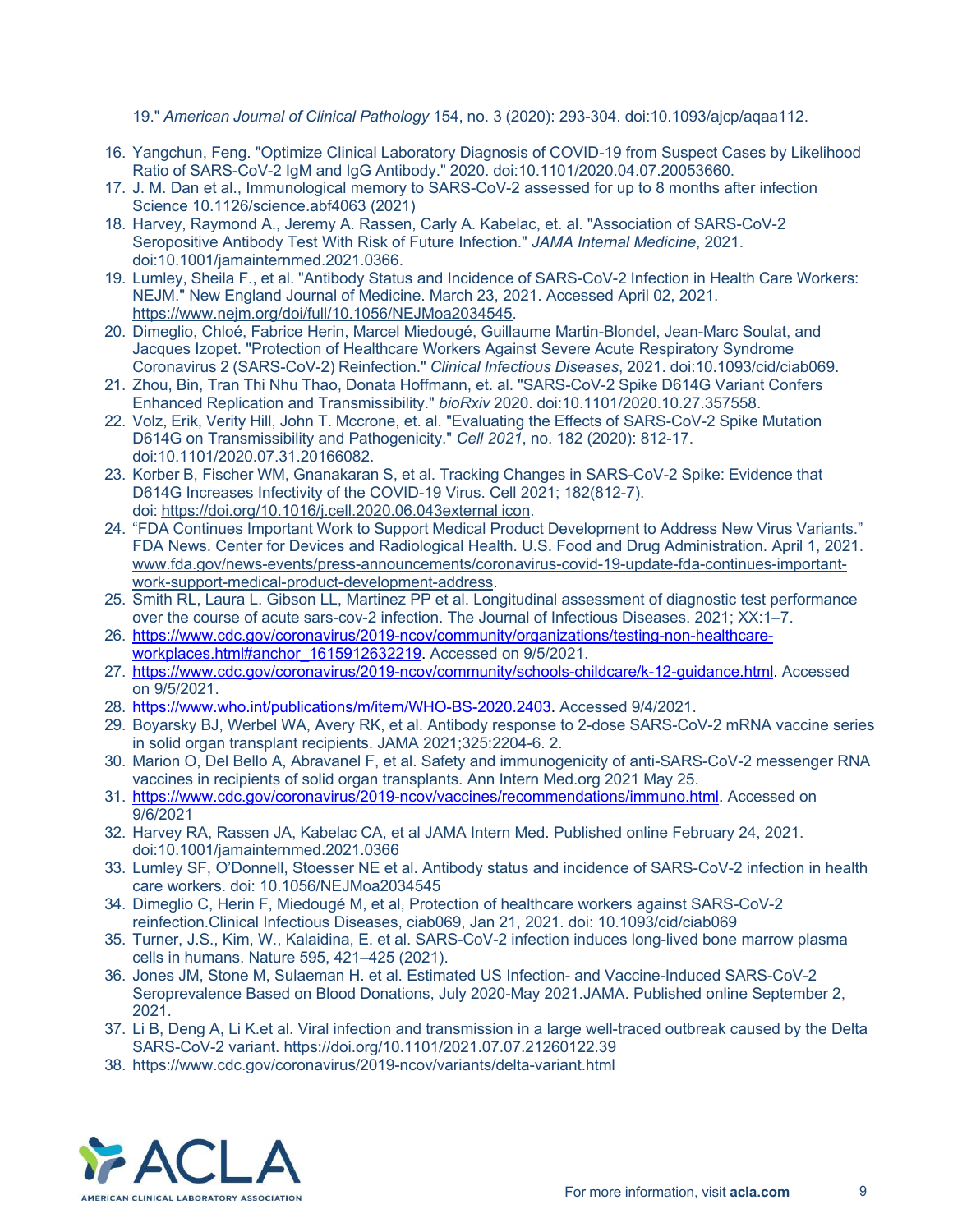#### Fig 1: Antigen test algorithm



1 Single, multiple, or continuous known exposure to a person with COVID-19 within the last 14 days; perform NAAT first if short turnaround time is available, if person cannot be effectively and safely quarantined, or if there are barriers to possible confirmatory testing.

<sup>2</sup> No known exposure to a person with COVID-19 within the last 14 days.

<sup>3</sup> If a symptomatic person has a low likelihood of SARS-CoV-2 infection, clinical discretion should determine if this negative antigen test result requires confirmatory testing.

4 In instances of higher pretest probability, such as high incidence of incidence of infection in the community, clinical discretion should determine if this positive antigen result requires confirmation.

<sup>5</sup> In certain settings, serial antigen testing could be considered for those with a negative antigen test result; serial testing may not require confirmation of negative results. The role of a negative antigen test result in ending quarantine depends upon when it is performed in the quarantine period. See CDC's Options to Reduce Quarantine for guidance on use of antigen testing for this purpose and when a negative antigen test result indicates not infected with SARS-CoV-2.

<sup>6</sup> If prevalence of infection is not low in the community, clinical discretion should consider whether this negative antigen result requires confirmation.

7 Nucleic acid amplification test; confirm within 48 hours using a NAAT, such as RT-PCR, that has been evaluated against FDA's reference panel for analytical sensitivity.

<sup>8</sup> Known exposure to a person with COVID-19 within the last 14 days; if unsure, clinical discretion should determine whether isolation is necessary.

<sup>9</sup> Isolation is necessary. See CDC's guidance for **Isolation**.

<sup>10</sup> Quarantine is necessary. See CDC's guidance for Quarantine; clinical discretion should determine if and when additional testing is necessary.